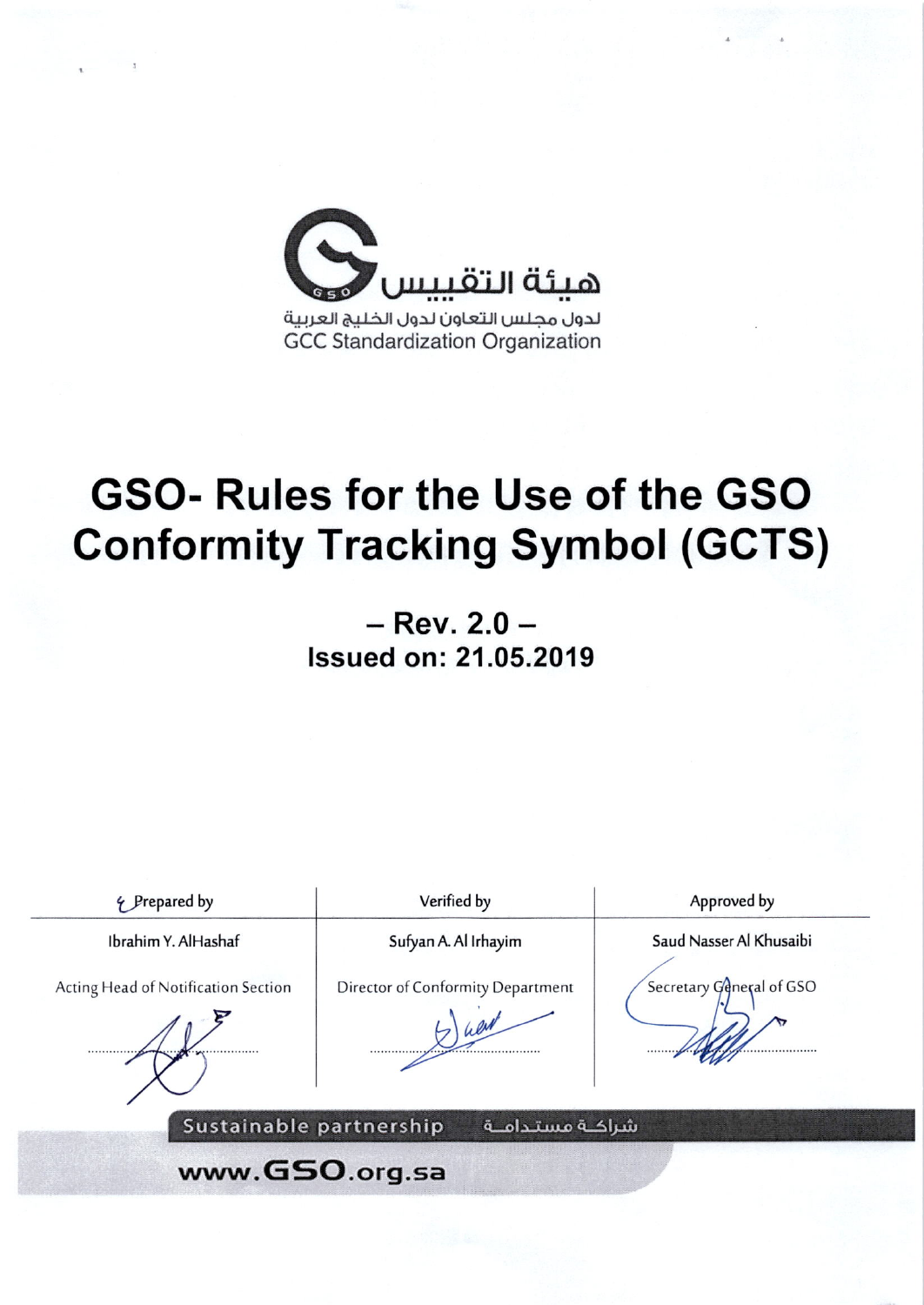## Modification history:

| <b>Revision No</b> | Date       | Responsible       | Object of modification                                                                                                                                                                                                                                                                                                                                                                                                                                                                                                                                                                                                                                                                                                                                                                                                                                                                                                                                                                                                                                                                     |  |
|--------------------|------------|-------------------|--------------------------------------------------------------------------------------------------------------------------------------------------------------------------------------------------------------------------------------------------------------------------------------------------------------------------------------------------------------------------------------------------------------------------------------------------------------------------------------------------------------------------------------------------------------------------------------------------------------------------------------------------------------------------------------------------------------------------------------------------------------------------------------------------------------------------------------------------------------------------------------------------------------------------------------------------------------------------------------------------------------------------------------------------------------------------------------------|--|
| $00 \,$            | 31/10/2016 | Ibrahim Al-Hashaf | First issue                                                                                                                                                                                                                                                                                                                                                                                                                                                                                                                                                                                                                                                                                                                                                                                                                                                                                                                                                                                                                                                                                |  |
| 01                 | 31/08/2018 | Ibrahim Al-Hashaf | • § Chapter 0: Refer to NP 01 for the valid definitions<br>■ § Chapters 2, 3, 4 and 5: Split the requirements about the use of<br>GCTS for certificate and product<br>• § Chapters 3.2 and 5.2: Enhance the description of the<br>mechanism of suspension, withdrawal and termination for<br>Notified Bodies and for certificates as well<br>• § Chapter 4.2: Develop the acceptable scenarios for affixing the<br>GCTS on the product<br>• Add "Foreword" dealing with the transitional period regarding<br>the use of new GCTS for products<br>• § Chapter 0: Remove unnecessary duplicated definitions<br>• § Chapter 3.2: Alignment with the provisions given in NP-01<br>■ § Chapter 4.1: Updated to new configuration of GCTS for Products<br>■ § Chapter 4.2.3: Reference to the ID of the Notified Body removed<br>S Chapter 4.2.4: Table 1: Updated with images of new GCTS for<br>product<br>S Chapter 4.3: Fig. 5a, Fig. 5b, Fig. 6, Fig. 7, Fig. 8a, Fig. 8b updated<br>with images of new GCTS for product<br>S Chapter 5: Fig. 9 updated with images of new GCTS for product |  |
| 02                 | 21/05/2019 | Ibrahim Al-Hashaf |                                                                                                                                                                                                                                                                                                                                                                                                                                                                                                                                                                                                                                                                                                                                                                                                                                                                                                                                                                                                                                                                                            |  |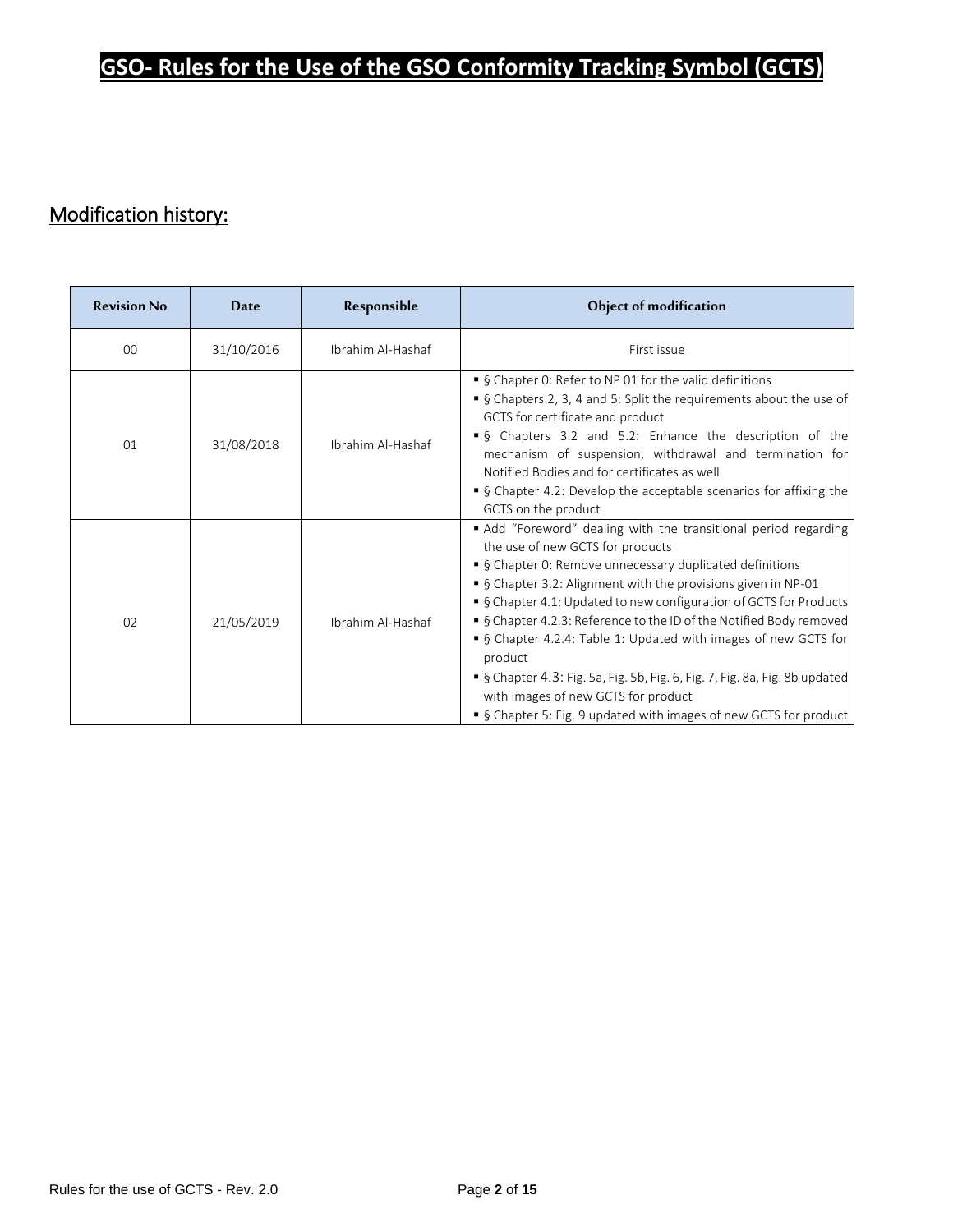#### Foreword:

For all products covered by certificates issued **before May 1<sup>st</sup>, 2019** the previous configuration of the GCTS for products, i.e. including the Notified Body identification number (see fig. 0), can still be used on newly manufactured products until:

- $\blacksquare$  the expiry date of the certificate if the expiry date > December 31<sup>st</sup>, 2020,
- December 31<sup>st</sup>, 2020 if the expiry date ≤ December 31<sup>st</sup>, 2020

For any remaining stock of products manufactured before these dates, the Economic Operator may continue to place the products on the market provided the goods are in conformity to the GSO Technical Regulations.

Following renewal after the expiry date and considering the above condition, it is mandatory to update the GCTS to the new configuration downloaded from GSO Conformity Tracking System on any newly manufactured products.

If the Economic Operator wishes to update the GCTS on the products to the new format before the renewal of the certificate ("running change"), they may do so on voluntary basis and shall contact the Notified Body issuing the certificate to obtain the new GCTS in electronic format as generated by the GSO Conformity Tracking System.



Fig.0: Configuration of the previous GCTS for Products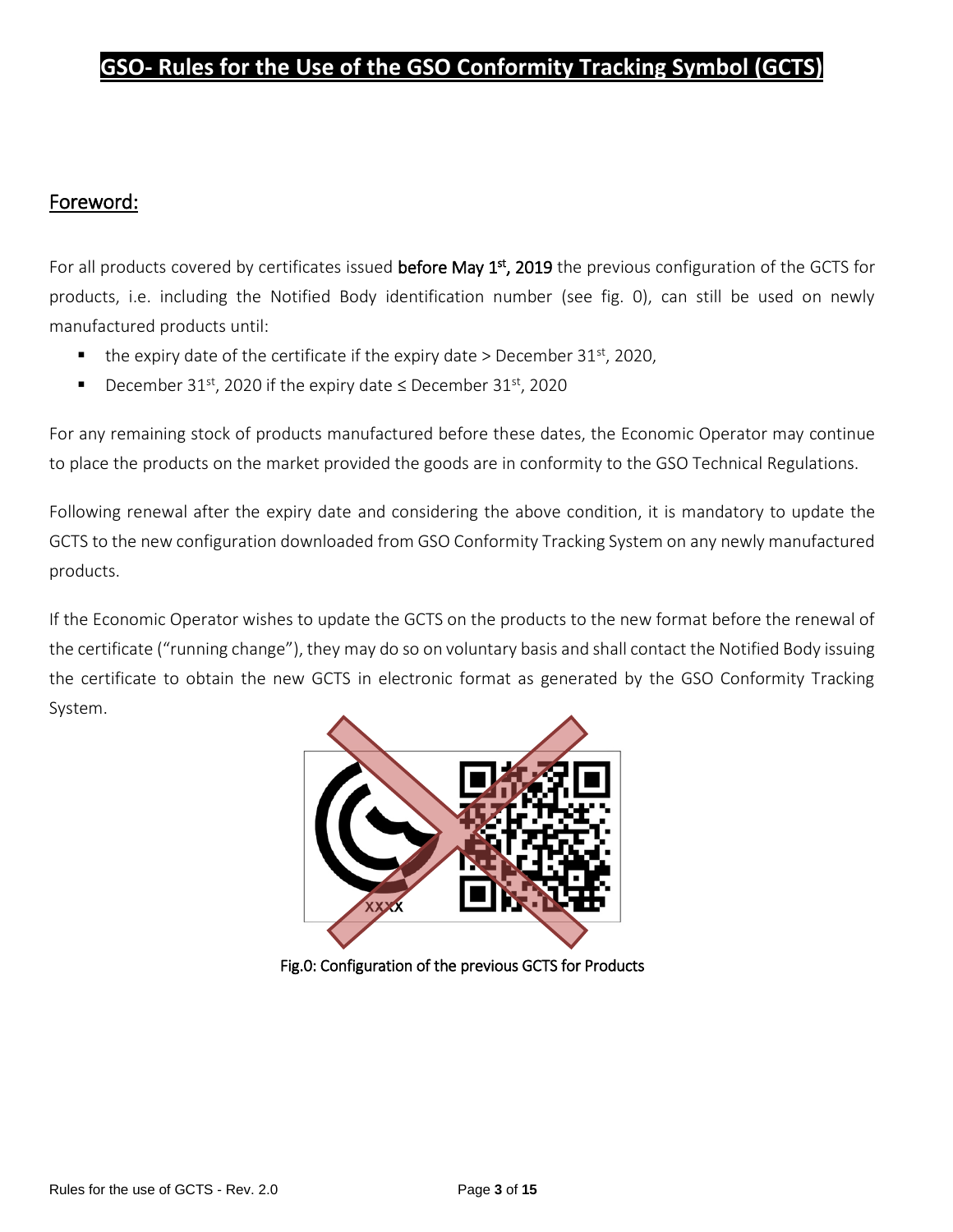#### Contents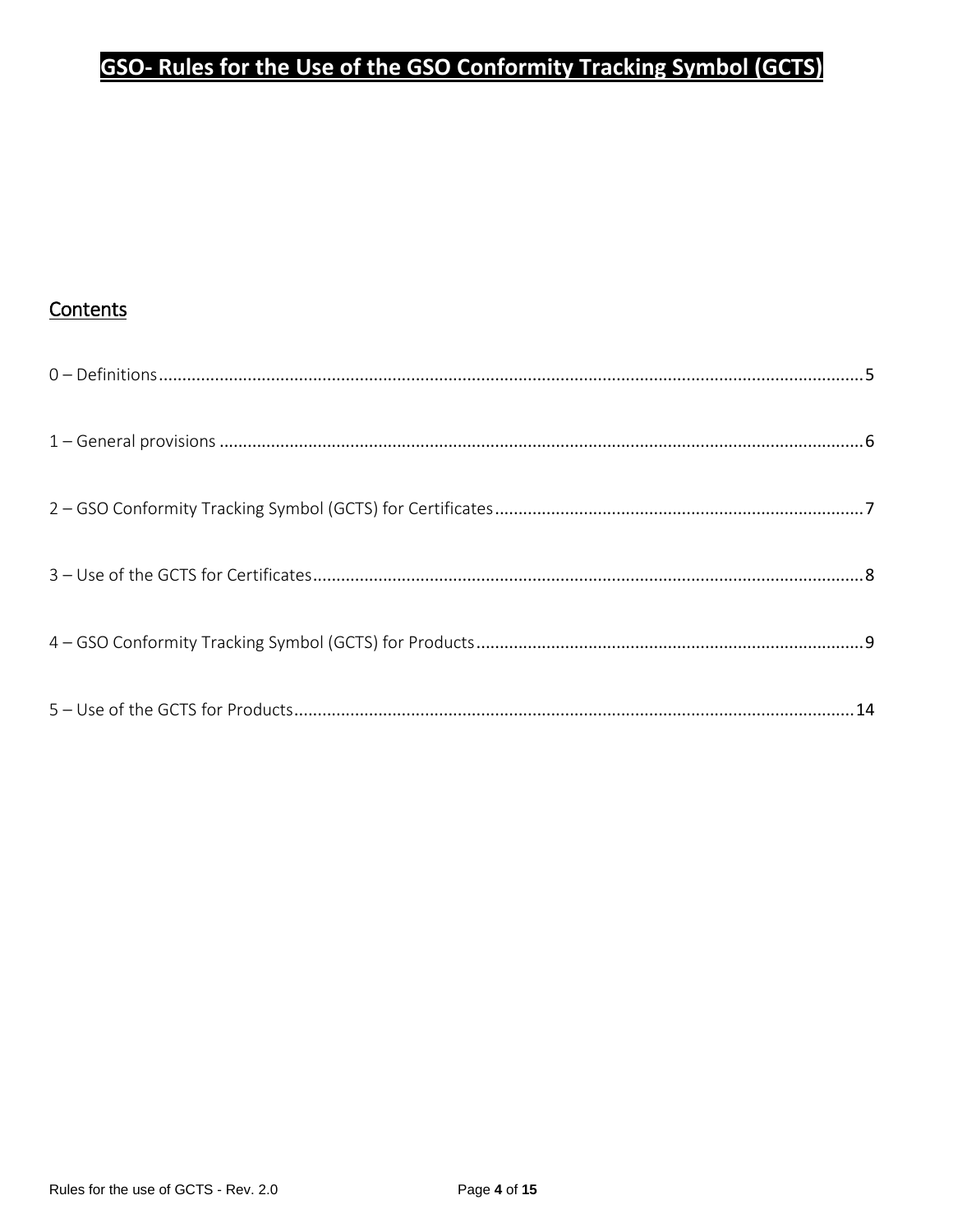#### 0 – Definitions

For the implementation of the rules of this procedure, the following definitions apply:

#### $\checkmark$  Notified body

The body designated in accordance with the rules of this procedure to provide conformity assessment services contained in the adopted GCC technical regulations, within a specific technical regulation, or a specific list of products, risks or categories of products in accordance with this procedure.

#### $\checkmark$  Gulf Conformity Marking

A specific marking of the Cooperation Council for the Arab States of the Gulf which is affixed on the product or/and the Declaration of Conformity to indicate that the product is in conformity with the requirements set out in the applicable Gulf Technical Regulations.

#### ✓ Manufacturer

Any natural or legal person who manufactures a product, design or mandates another natural or legal person to do it, and then markets it under its own name or under its own trademark.

#### $\checkmark$  Authorized Representative

A natural or legal person based in one of the Member States who has received a written mandate from a Manufacturer to act on his behalf.

#### ✓ Importer

Any natural or legal person within one of the Member states who places a product on the market from a third country outside the Member states

#### ✓ Distributor

Any natural or legal person in the supply chain, other than the Manufacturer or the Importer, who makes a product available on the market.

#### ✓ Economic Operator

This includes Manufacturer, Authorized representative, Importer, and Distributor.

#### $\checkmark$  GSO Certificate Tracking System

An electronic system in which all products bearing the Gulf conformity marking, that subject to the notified body, are registered.

#### $\checkmark$  GSO Conformity Tracking Symbol (GCTS)

A symbol provided by the GSO, consisting of the Gulf Conformity Marking, with three-digits notified body number, located below it, and the QR Code. This symbol is generated by GSO Certificate Tracking System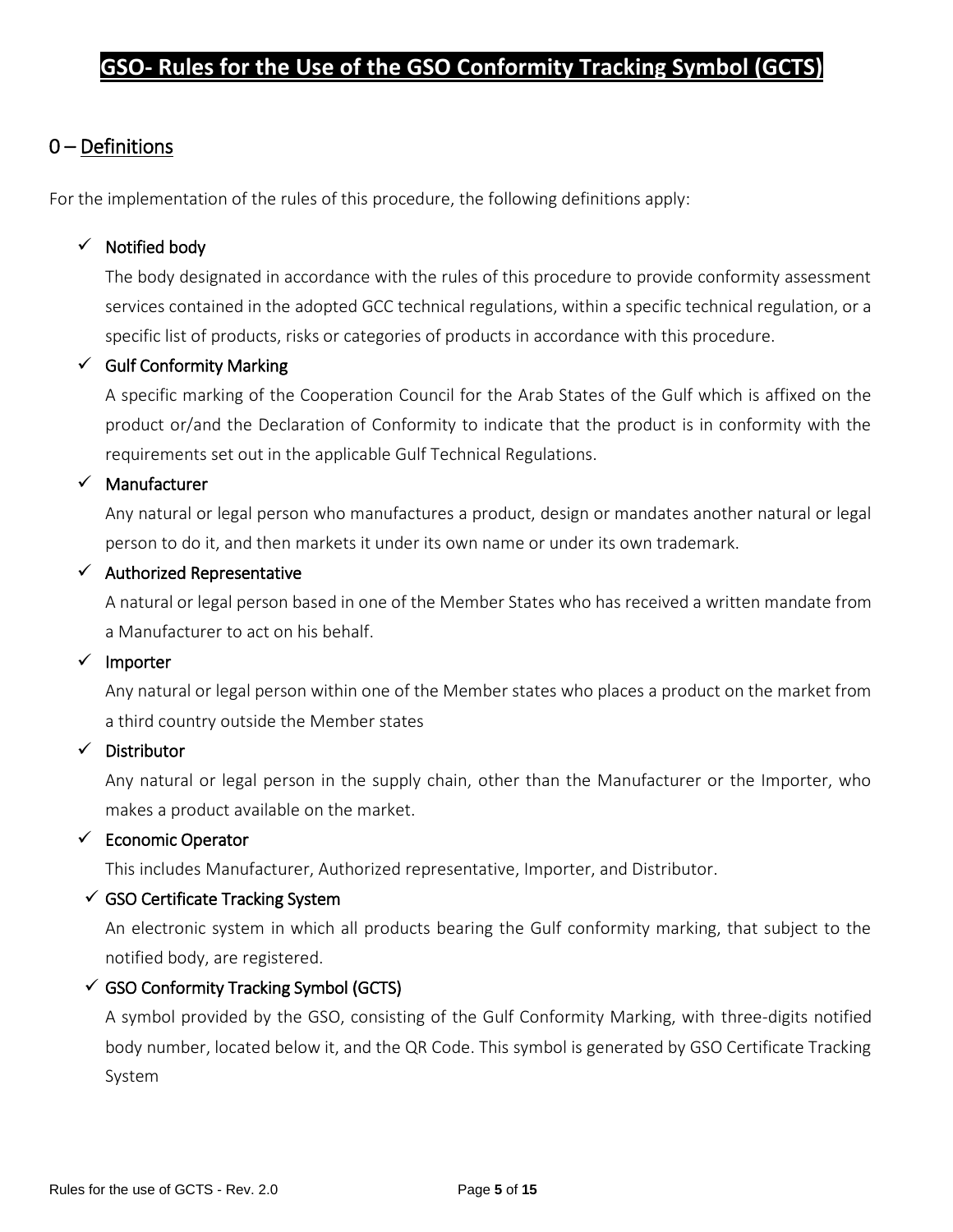### 1 – General provisions

1.1 The GSO Conformity Tracking Symbol (GCTS) shall be displayed in the appropriate form only; the size and color are detailed in this documents.

1.2 Notified Bodies and Manufacturers shall base all reproductions of the GCTS only from master versions available as a download from the GSO certificate tracking system and formatted according to these rules. The design formats shown in this document are for illustration only, and not for any reproduction. Change of design or appearance of the master version of the GSO Conformity Tracking Symbol is in all cases strictly prohibited.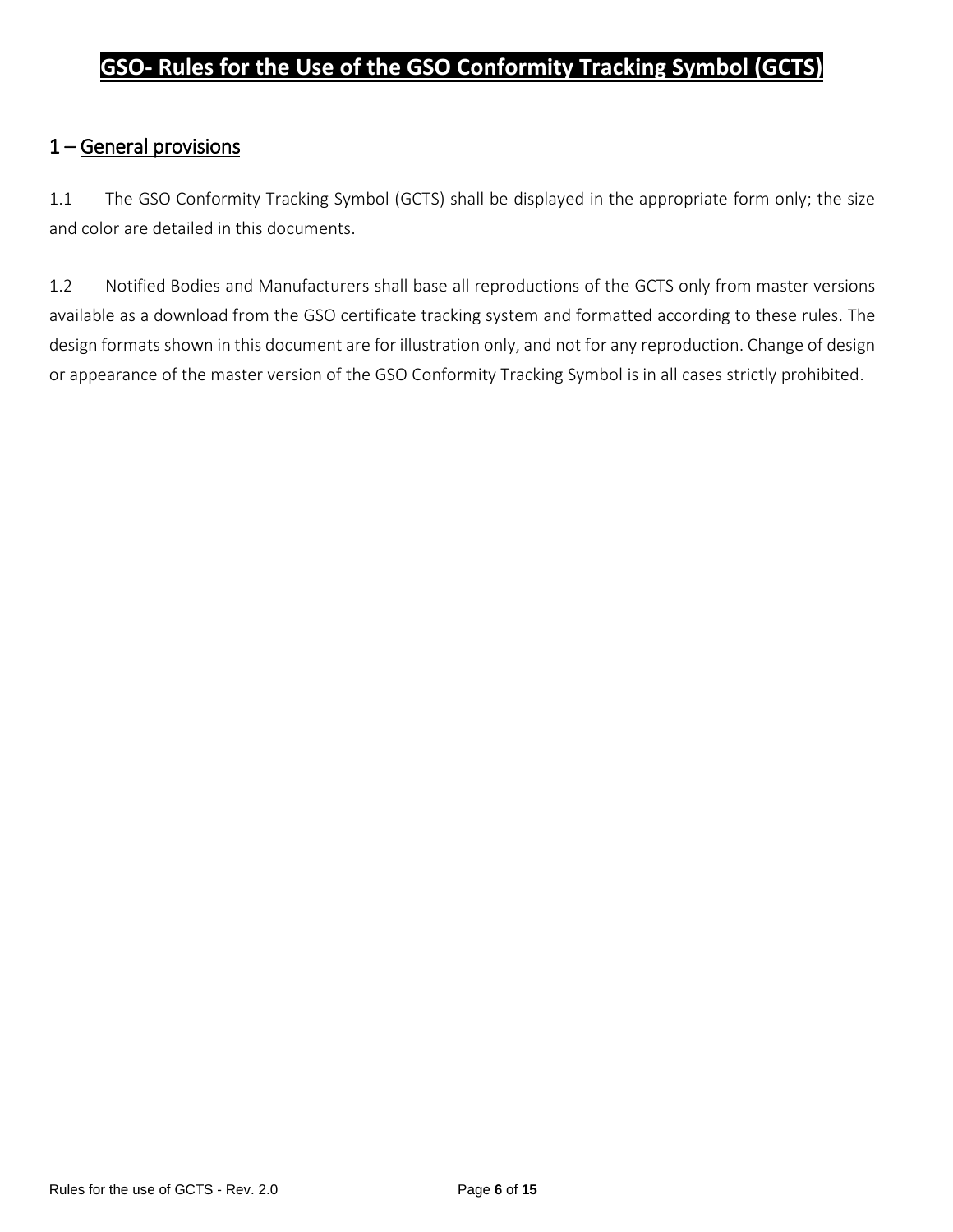## 2 – GSO Conformity Tracking Symbol (GCTS) for Certificates

#### 2.1 Configuration

The GCTS for Certificates is composed by 3 elements as shown in figure 1:



Fig. 1: Configuration of the GCTS for Certificates

1. Gulf Conformity Marking (G-Mark logo):



**certificate**

2. Certificate tracking number:

3. The QR Code tracking the certificate:

**of the NB**



2.2 Location

The Notified Body shall download the GCTS that is generated by the GSO Certificate Tracking System and place it at least in the first page of the certificate to be readily available for the verification of the certificate by competent authorities in the GSO member states.

Any position in the certificate front page is acceptable, provided that all the requirements set by these rules are met.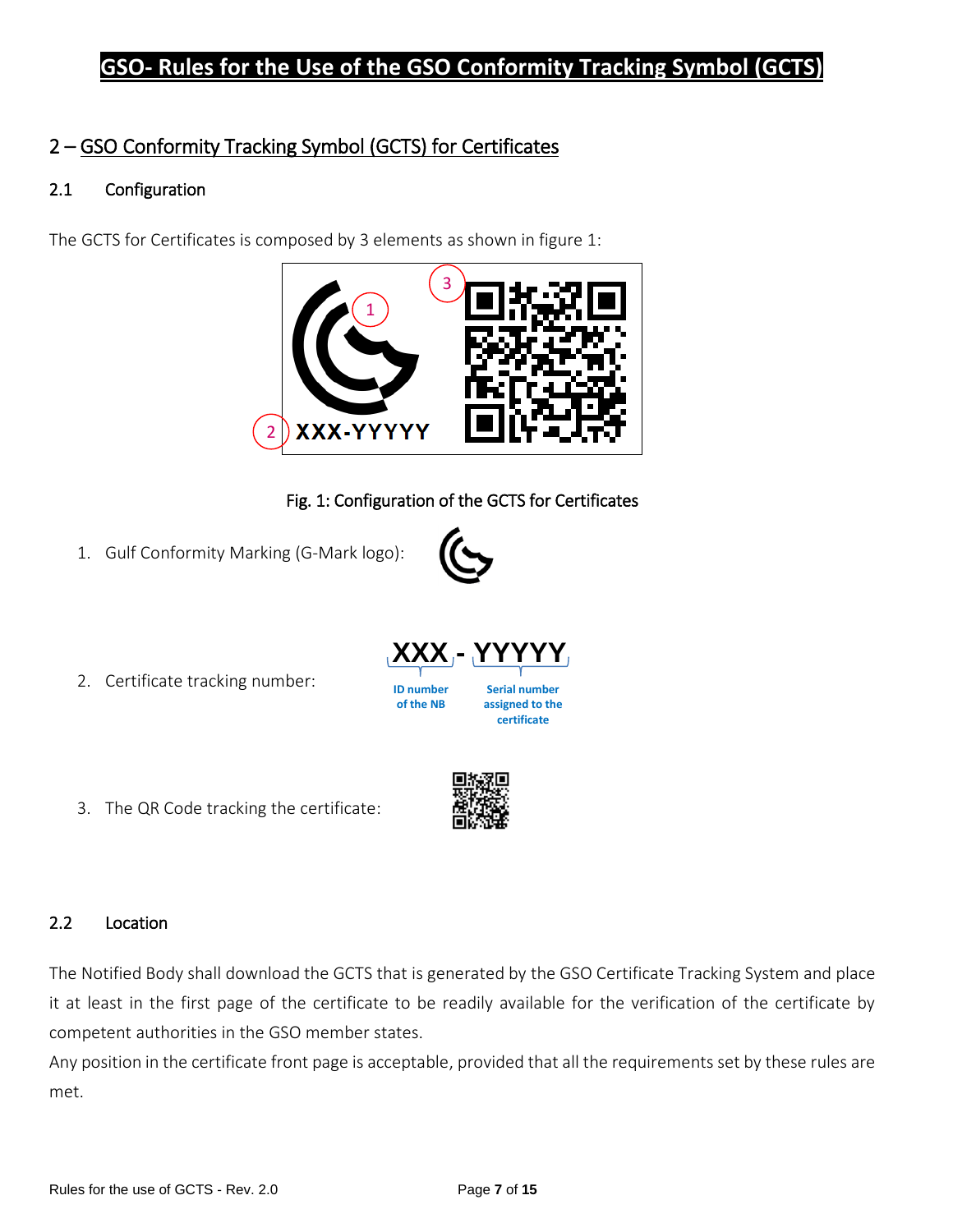#### 2.3 Dimensions

2.3.1 GCTS for Certificates shall be downloaded from GSO Tracking System and placed on the first page of the relevant Certificate with a minimum width of 4 cm and a minimum height of 2.2 cm.



Fig. 2: Minimum dimensions of the GCTS for Certificates

2.3.2 Provided that the minimum dimensions are respected, the GCTS may be enlarged, but proportions shall be maintained.

2.3.3 The elements of the GCTS for Certificates shall be considered as a single entity for purposes of enlargement.

#### 3 – Use of the GCTS for Certificates

#### 3.1 General Conditions

3.1.1 It's highly recommended to use the GCTS for Certificates by the issuing Notified Bodies after the positive certification decision. The correct use and placement of the GCTS for Certificates is under the sole responsibility of the Notified Bodies.

3.1.2 The GCTS for Certificates shall not in any case be affixed on the products covered by the Certificate.

3.1.3 The GCTS for Certificates shall solely be used in such a way as to avoid misleading of false information about the conformity of products or about the notification status of the notified body.

3.1.4 Any use of the GCTS that might contravene the conditions of use laid down in these rules shall be referred immediately to the GSO.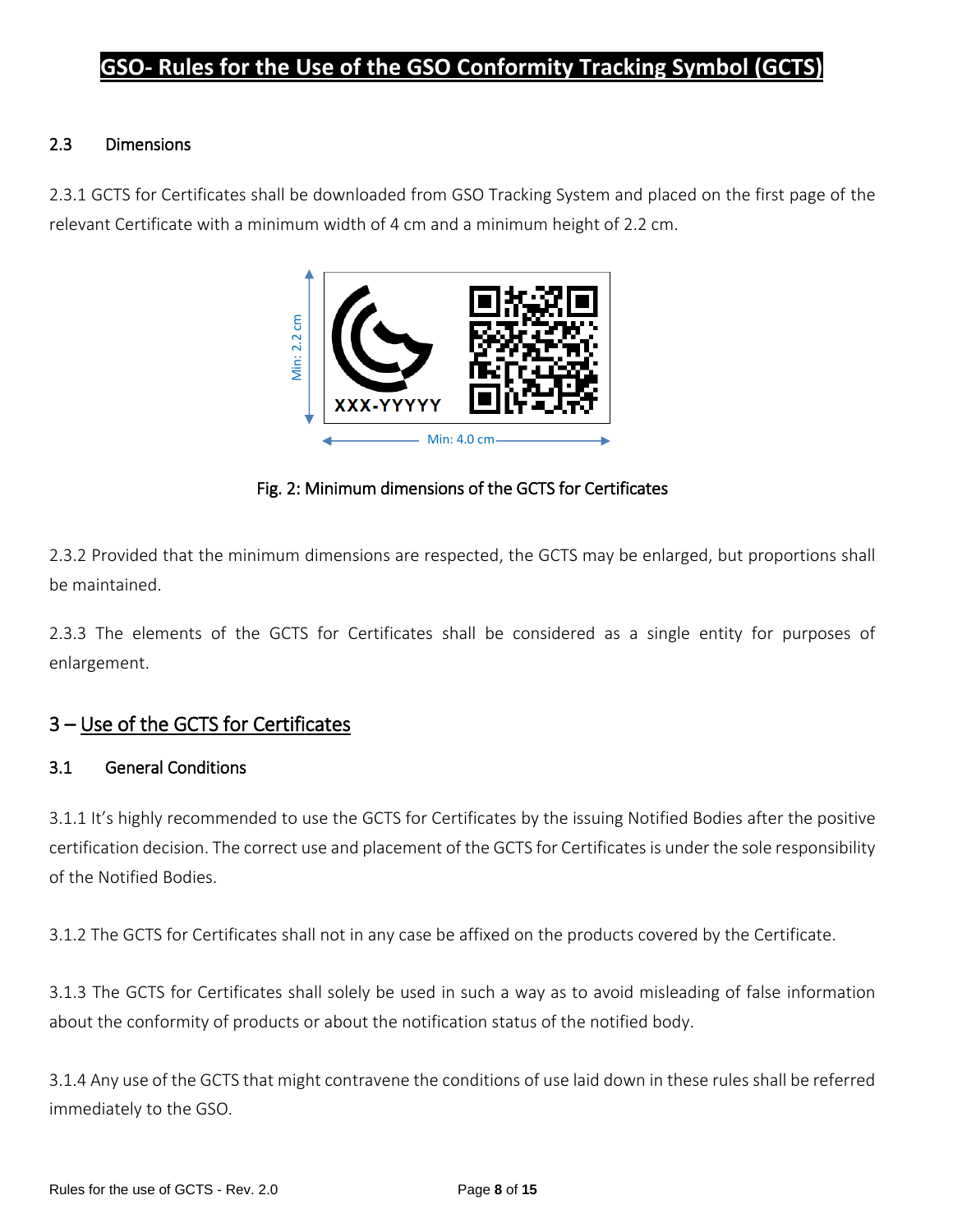3.1.5 The GCTS shall not be used in conjunction with the logo and/or brand and/or trademark of the notified body.

3.1.6 In the event that certificate is suspended, withdrawn, or terminated the notified body shall take all reasonable steps to inform the Economic Operator to immediately cease the use of the Certificate and the GCTS for products is deactivated.

3.1.7 The GCTS shall not be used in such a way as to imply that the GSO carries any responsibility for the activities carried out by the Notified Body under the scope of notification or the Economic Operator under the obligations within the GSO Technical Regulations.

#### 3.2 Suspension, withdrawal and termination of Notified Body's certification activities

3.2.1 Upon suspension of a notified body by the GSO, the notified body shall immediately cease all certification activities and registration of certificates in GSO Certificate tracking system. In case of partial suspension related to a specific standard or category, the notified body shall immediately cease all certification activities and registration of certificates in GSO Certificate tracking system for the suspended standard or category.

The suspension shall remain in place until reinstatement or until the withdrawal of the Notified Body designation by the GSO. More clarifications about GSO decisions of notification statuses are provided in GSO Procedure for Designation of the Conformity Assessment bodies (NP-01)

3.2.2 Upon reduction of notification scope, withdrawal or termination of the designation, the Notified Body shall immediately cease issuing any Certificate bearing the GCTS. The Notified Body has the right of appeal as detailed in GSO Procedure for Designation of the Conformity Assessment bodies (NP-01).

Economic Operators affected by the withdrawal or termination of the designation of the Notified Body shall contact the GSO for necessary actions concerning their certifications.

## 4 – GSO Conformity Tracking Symbol (GCTS) for Products

GCTS for products are intended for competent authorities in GSO member states to check the validity of the relevant certificate at the first port of entry in the GCC common market. The validity of current GCTS for products is bound to the certificate validity and maintenance; therefore, it cannot be used to track the products during all their transfers and life on the market. Nonetheless, consumers and other interested parties are able to access the overview of the product verification online at any time.

Rules for the use of GCTS - Rev. 2.0 Page **9** of **15**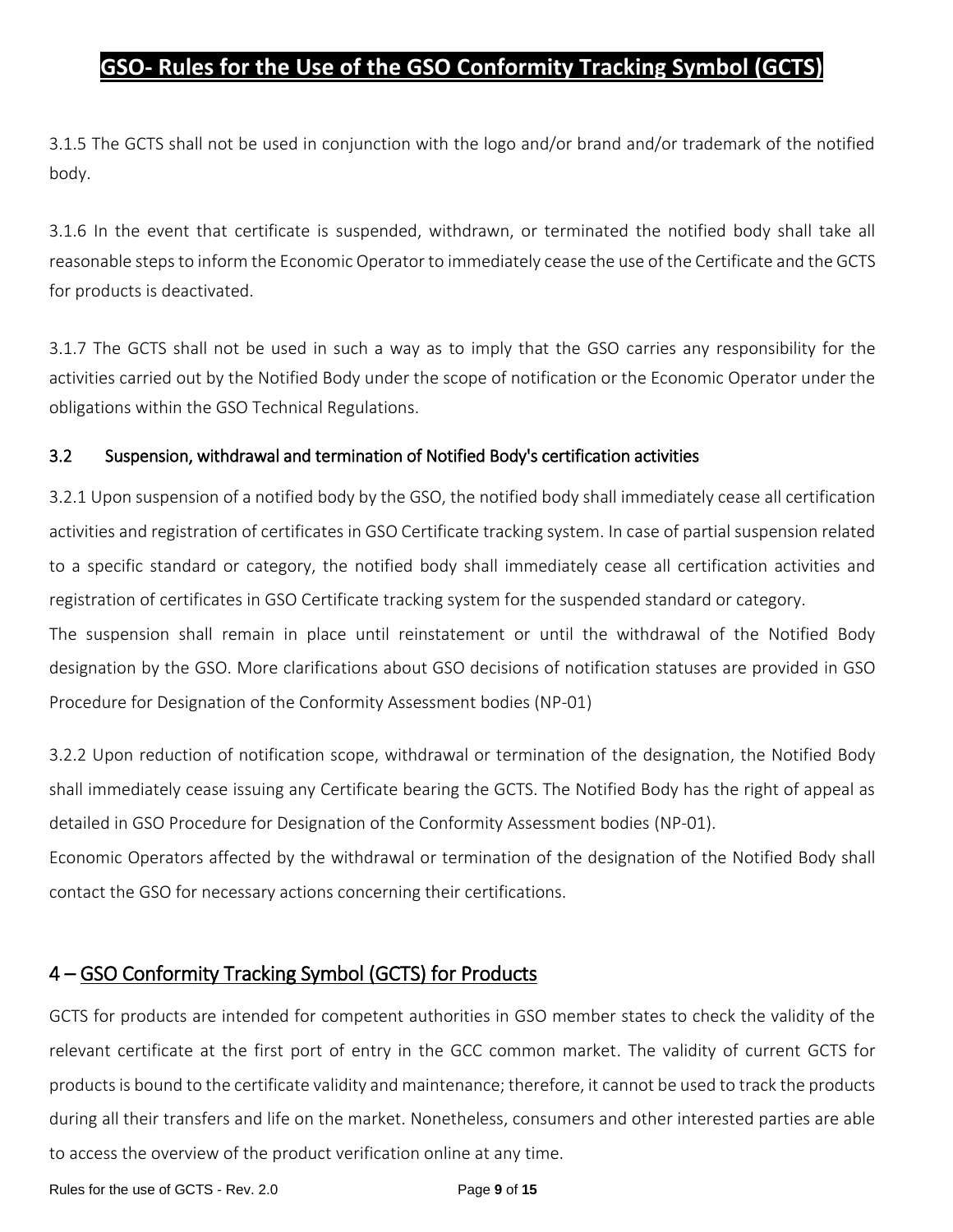#### 4.1 Configuration (new GCTS for products active starting from April 2019)



The GCTS for Products is composed by two elements as shown in Fig. 4:

Fig. 4 Configuration of the new GCTS for Products

1. Gulf Conformity Marking (G-Mark logo):



2. The QR Code tracking the product:

#### *NOTE:*

*For rules of transition from the previous configuration of the GCTS for products (including the ID number of the Notified Body issuing the certificate beneath the Gulf Conformity Marking logo) see Foreword.*

#### 4.2 Location

4.2.1 When required by the GSO Regulation(s) that are applicable to the product, the GCTS for products shall be affixed on the product body, the rating plate or product marking label; when the rating plate or label do not allow the addition of the GCTS for lack of space, it is allowed to affix the GCTS on the product body itself, provided the conditions of clause 5.1.1 below are met.

In any case, the GCTS shall be visible on the outside surface or under an easily accessible part, which means a part that can be accessed without the use of a tool (for example a removable cover or a door).

#### *NOTE:*

*This requirement applies to the main body of the product and not to additional parts and accessories that might be added to the main body. For products formed by two or more main functional units identified by their independent plates, the GCTS shall be put on all units.*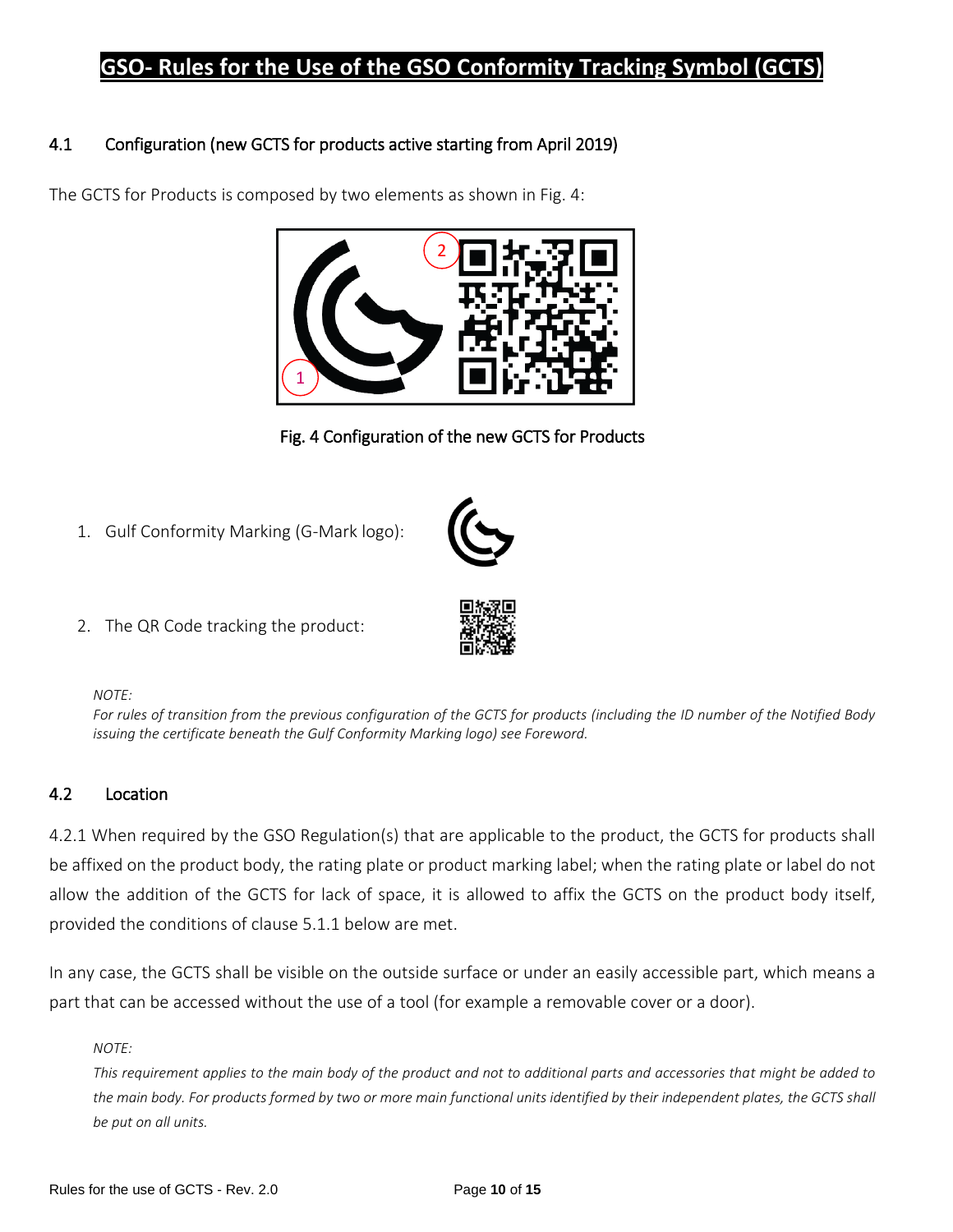4.2.2 The GCTS for products shall also be affixed to the product packaging; in case there's more than one level of packaging the GCTS shall be affixed on all levels to be readily available for surveillance.

*NOTE:*

- This requirement applies to the packaging of the main body of the product and not to additional parts and accessories *that might be packed in separate packages/boxes.*
- *Shipping cartons used to package multiple units of the same or different products during transport or storage may not bear the GCTS, but the manufacturer may affix the marking on the cartons on voluntary basis for easier tracking.*

4.2.3 When the dimensions and/or nature of the product do not allow to affix the GCTS as defined in the requirement of clause 4.2.1, the GC marking (G-Mark logo) alone is acceptable; if this is not possible, the complete GCTS on the packaging alone is enough.

4.2.4 GC marking (G-Mark logo) or complete GCTS for products can be put on the instruction manual accompanying the products on a voluntary basis.

| Case                                                              | On product<br>(4.2.1) | On packaging<br>(4.2.2) | On accompanying documents<br>(4.2.4) |
|-------------------------------------------------------------------|-----------------------|-------------------------|--------------------------------------|
| Product dimensions and/or<br>1.<br>nature allow marking of GCTS   |                       |                         | Optional:<br>Optional:               |
| Product dimensions not allowing<br>2.<br>marking of complete GCTS |                       |                         | Optional:<br>Optional:               |
| Product not possible<br>3.<br>to be marked at all                 |                       |                         | Optional:<br>Optional:               |

#### Table  $1 -$  Case scenarios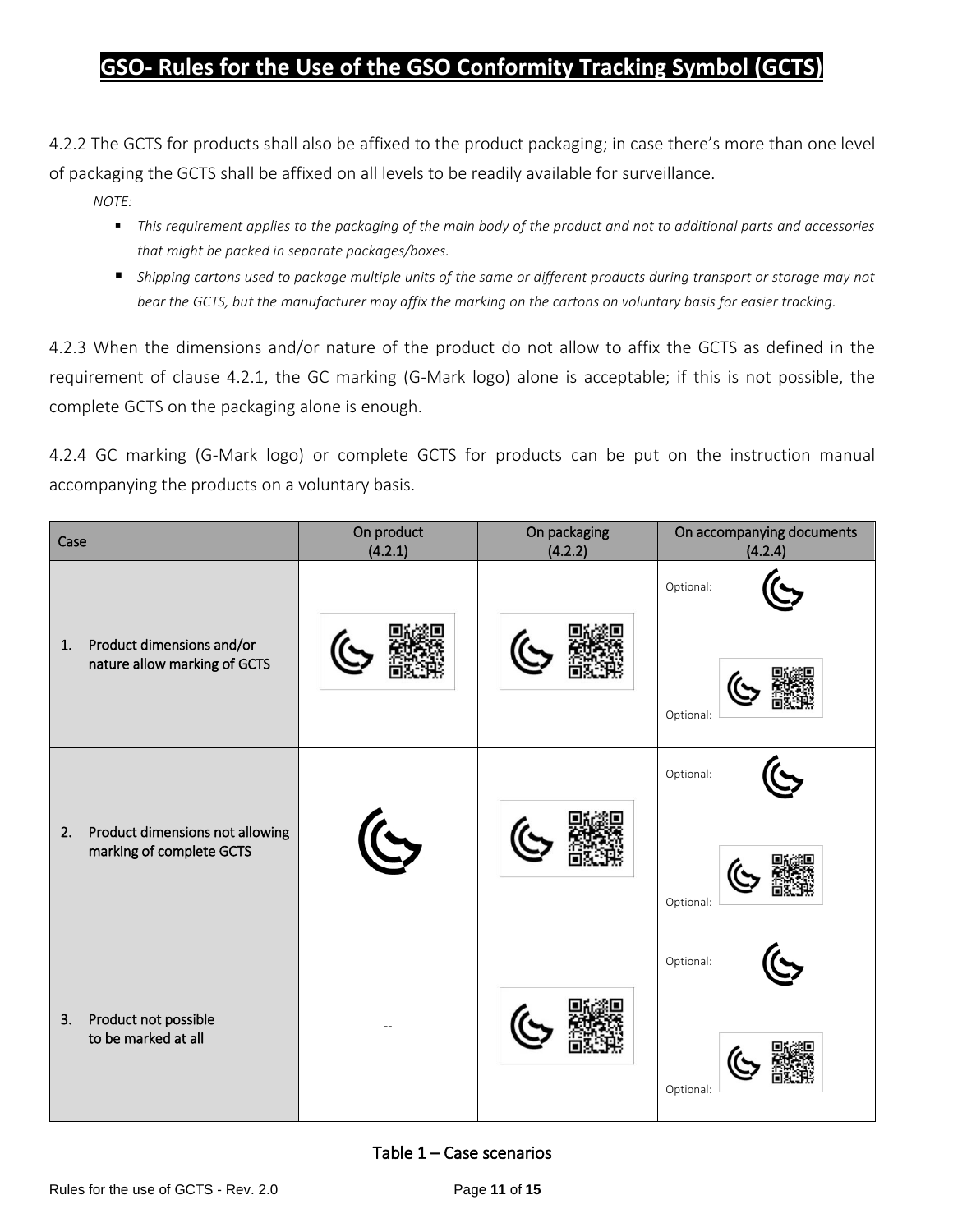#### 4.3 Dimensions and color settings

4.3.1 The GCTS for products shall meet the minimum dimensions as shown in Fig. 5a and 5b:



Fig. 5a: GCTS for products, horizontal layout



Fig. 5b: GCTS for products, vertical layout

4.3.2 The Gulf Conformity (GC) marking forming part of the GCTS for products shall be in accordance with the requirements of the relevant Gulf Technical Regulation for conformity marking for the GCC Countries "BD09100501", and shall have a minimum height of 5 mm as shown in Fig. 6:

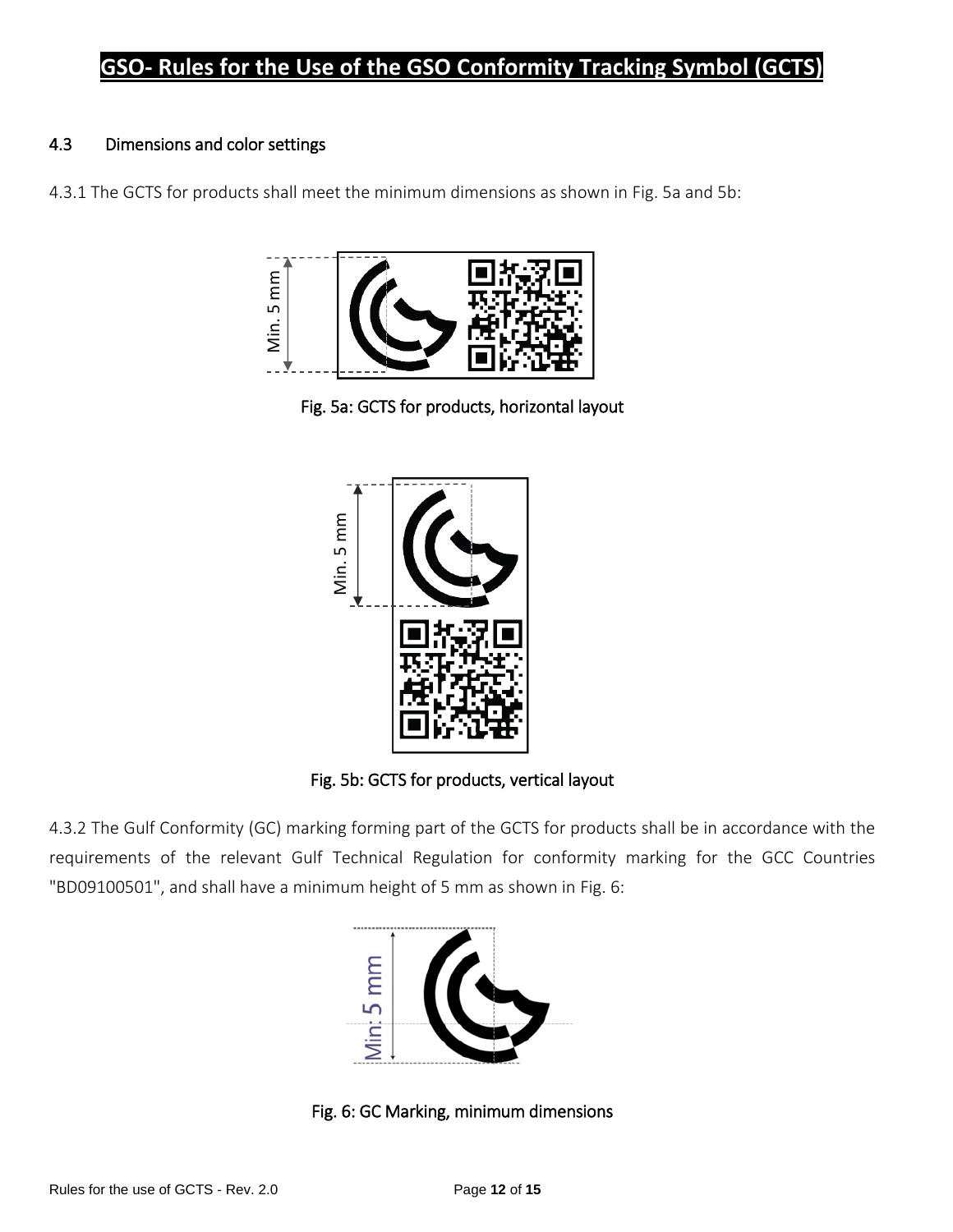4.3.3 Provided that the minimum dimensions are respected the GCTS may be enlarged, but proportions shall be maintained.

4.3.4 The elements of the GCTS for products shall be considered as a single entity for purposes of enlargement or reduction as shown in Figure 7.



Fig. 7: Enlargement or reduction of the GCTS for Products

4.3.5 GCTS may be reproduced in either black and white or in a color scheme providing enough contrast to ensure the QR code can be scanned, as detailed in this document. Alternatively, the GSO conformity tracking symbol may be printed or displayed in a single color, which is the predominant ink color, or in the case of a preprinted packaging, the predominant ink color of the packaging, or the use of another single color, as shown in Fig 8-a and Fig 8-b.



Fig 8-a: - (GCTS) positive and negative versions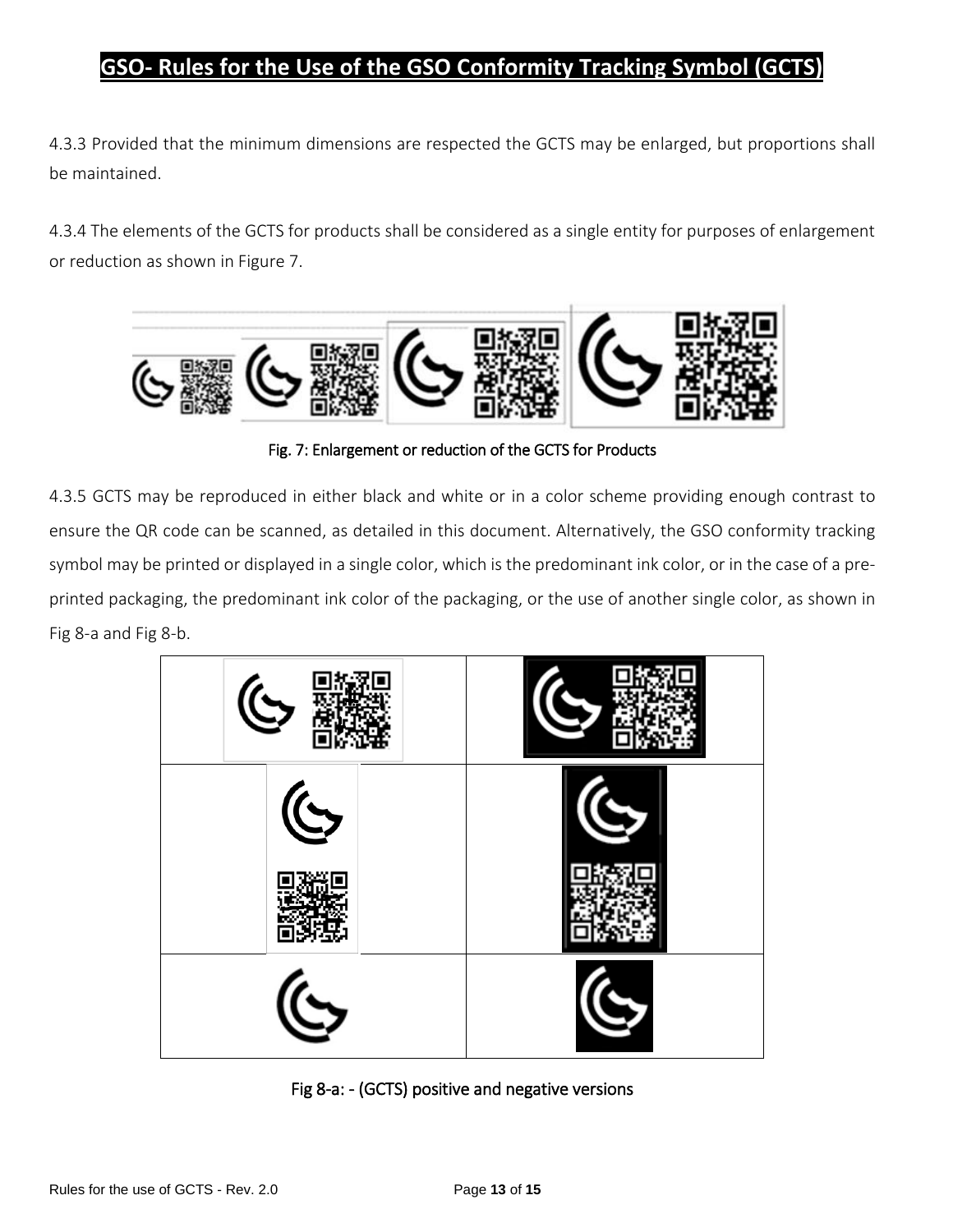

Fig 8-b: - (GCTS) on background

### 5 – Use of the GCTS for Products

#### 5.1 General Conditions

5.1.1 GCTS in accordance with clauses 4.1, 4.2 and 4.3 shall be visible, legible, permanent (indelible and/or not easy to remove) and readable by a scanner or reader application of a smartphone.

5.1.2 Before putting products in the GCC market, the GCTS of product shall be linked to a valid and active certificate under the GSO Scheme. Following the certificate issuance and its approval by GSO, the GCTS of product shall be supplied by the Notified Body to the Economic Operator in electronic versions obtained from the GSO certificate tracking system.

5.1.3 GCTS shall not be used in conjunction with the logo/mark of the notified body, or the logo/mark of the manufacturer, or any other picture or logo that could be misleading. No other images or writings shall be overlapping with the GCTS or compromise its visibility and readability.